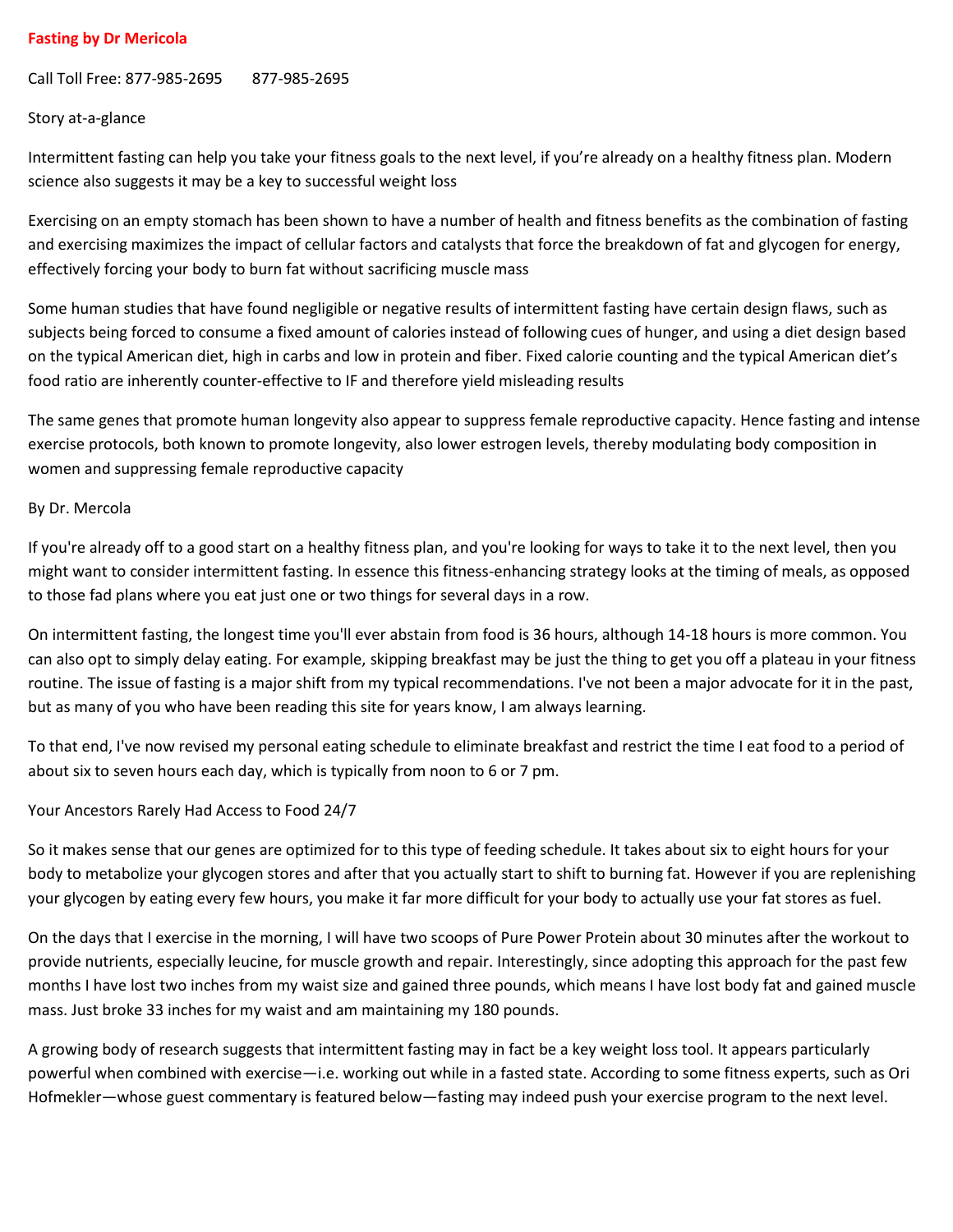It can also boost general health and longevity, but as Ori explains later in this article, there are tradeoffs—you cannot achieve maximum fitness and maximum longevity at the same time. You have to chose one or the other and tailor your diet and fitness regimen to achieve your intended goal. Gender differences also come into play when fasting, which you need to be aware of.

For the last several months I have been experimenting and not eating breakfast and compressing the time that I eat into a 6-7 hour window. I do this nearly every day of the week and it has helped me drop my body fat percentage effortlessly. Interestingly, hunger is not much of a problem as I have shifted to upregulate my fat burning enzymes. I am convinced that having periods of 12-18 hours of fasting is likely highly beneficial. The other variable I am currently in the process of evaluating if dinner would be the better meal to skip. Skipping breakfast is far easier and logistically and socially more acceptable, but avoiding dinner might be better from a health perspective.

Boost Fitness Results and Weight Loss with Intermittent Fasting

Exercising on an empty stomach has been shown to have a number of health and fitness benefits. It may even be a key to keep your bod[y biologically young.](http://articles.mercola.com/sites/articles/archive/2011/06/19/innovative-revolutionary-program-to-keep-your-body-biologically-young.aspx) This is most easily accomplished if you exercise first thing in the morning, before breakfast.

Part of the explanation for why exercising while fasted is beneficial is that this regimen complements your sympathetic nervous system (SNS) along with your capacity to burn fat. Your body's fat burning processes are controlled by your SNS, which is activated by exercise and by lack of food. Another reason is that fasting can trigger a dramatic rise in human growth hormone (HGH), also known as "the fitness hormone." Recent research found fasting raised HGH by 1,300 percent in women and 2,000 percent in men[!1](http://fitness.mercola.com/sites/fitness/archive/2012/08/24/intermittent-fasting.aspx#_edn1)

The combination of fasting and exercising maximizes the impact of cellular factors and catalysts (cyclic AMP and AMP Kinases), which force the breakdown of fat and glycogen for energy.

This is why training on an empty stomach will effectively force your body to burn fat. Exercise and fasting also yield acute oxidative stress, which keeps your muscles' mitochondria, neuro-motors and fibers intact. (You may have heard of oxidative stress before in a negative light, and indeed, when it is chronic it can indeed lead to disease. But acute oxidative stress, such as occurs due to short intense exercise or periodic fasting, actually benefits your muscle.)

Regardless of when you choose to exercise, remember that you need to eat 30 minutes after your workout, which will effectively break your fast. If you exercise in the late morning or early afternoon, you could break your fast by including 20 grams net protein from a fast-assimilating source like a high-quality whey protein concentrate 30 minutes before you start your exercise, and then have another recovery meal 30 minutes after.

Intermittent Fasting for General Health and Longevity

There's plenty of research showing that fasting has a beneficial impact on longevity in animals. There are a number of mechanisms contributing to this effect. Normalizing insulin sensitivity is a major one as insulin sensitivity is critical for the activation of the mTOR pathway, which along with IGF-1 plays an important part in repairing and regenerating your tissues including your muscles and thereby counteracting the aging process. The fact that it improves a number of potent disease markers also contributes to fasting's overall beneficial effects on general health. For example, modern science has confirmed fasting can help you:

Normalize your insulin sensitivity, which is key for optimal health as insulin resistance (which is what you get when your insulin sensitivity plummets) is a primary contributing factor to nearly all chronic disease, from diabetes to heart disease and even cancer

Normalize ghrelin levels, also known as "the hunger hormone"

Promote human growth hormone (HGH) production, which plays an important part in health, fitness and slowing the aging process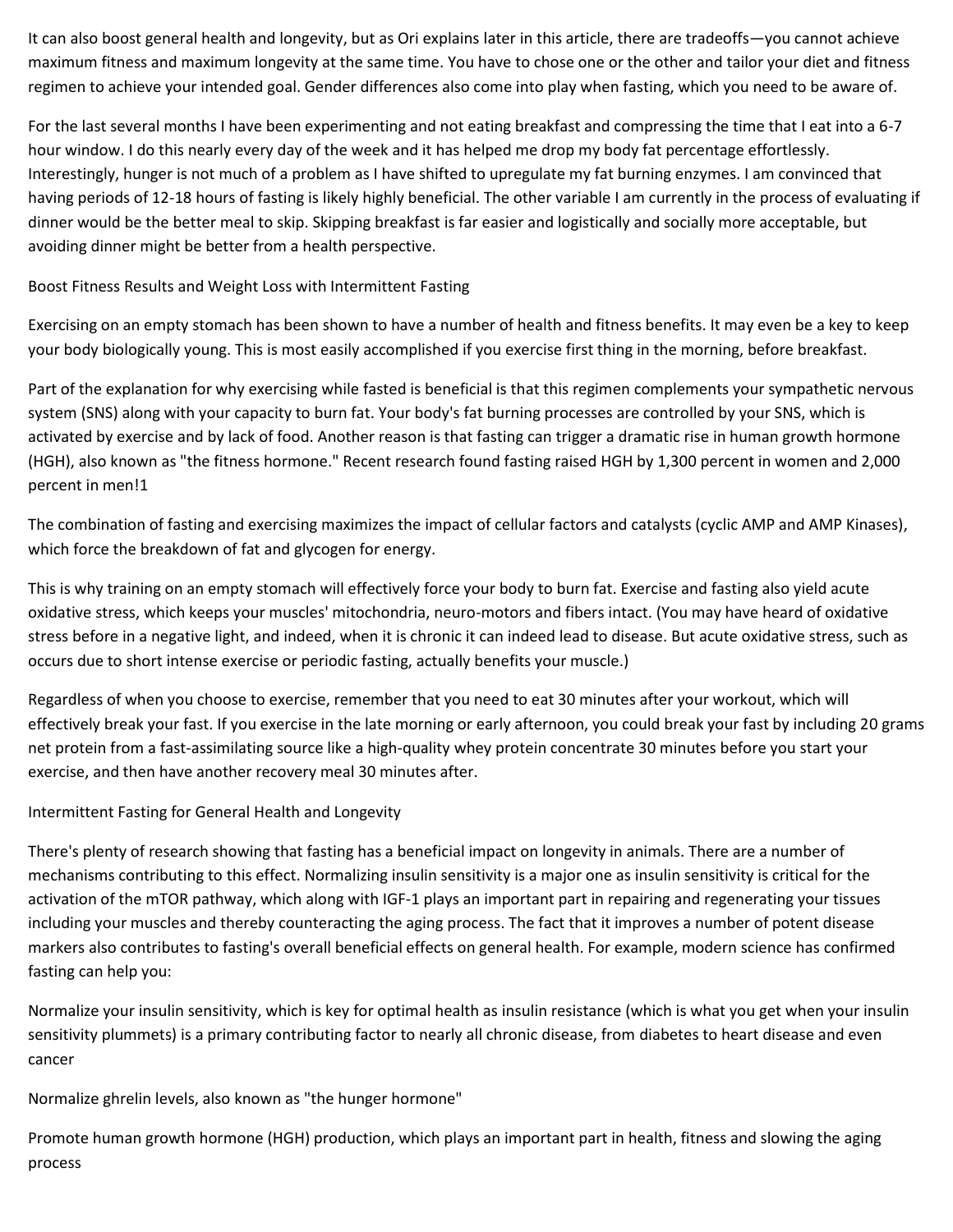## Lower triglyceride levels

Reduce inflammation and lessening free radical damage

While much of the research is profoundly positive, questions have been raised about certain studies where results in human subjects have been less than ideal. Below, fitness expert Ori Hofmekler delves into some of the pitfalls that plague some of the human studies on intermittent fasting, which make the results of such studies unreliable. He also offers a few caveats to successful IF, such as the necessity to avoid the standard American diet when you do eat, as your body requires high quality nutrients when you're doing intermittent fasting. He also reviews some of the gender differences, and why you need to decide on a goal—either maximum fitness, or maximum longevity.

## Guest Commentary by Ori Hofmekler

Studies on animals reveal that intermittent fasting (IF) can improve health and extend lifespan similar to calorie restriction. Both regimes have shown to protect against diabetes, cardiovascular disease, neurodegenerative disorders and cancer. Animals on IF have demonstrated some major physiological changes, including:

Decreased plasma insulin Decreased blood sugar concentrations

D blood pressure

Decreased heart rate

Enhanced immune function

Reduced body fat

# Human Trials on Intermittent Fasting

That's how animal respond to a low feeding frequency. But what about humans? Is the human body programmed for a low meal frequency? Only a few experimental studies have tested the effect of intermittent fasting (IF) on humans. Apparently there have been conflicting reports concerning the results.

There were some indications of adaptation issues among subjects who did not become 'habituated' to the low meal frequency – particularly the alternate day fasting. Subjects seemed to feel increased hunger and desire to eat, and a decreased feeling of fullness during these trials.

The one meal per day's results were particularly confusing, as they indicated that though some health improvements were attributed to that regimen, they were only marginal, and they came along with both adverse and beneficial side effects such as increased blood pressure, increased cholesterol (good and bad), decrease in circulating triglycerides, decreased cortisol, and decreased body fat, respectively.

Overall, the findings showed only modest changes in body composition, decreases in some cardiovascular risk factors, and some improvements in cognitive function. These seem like minor benefits compared to the dramatic results shown in animal studies.

# Why Do Results from Human IF Trials Differ from Animal Studies?

Though a possible explanation could be that the human response to fasting is different than that of animals, the real reason seems to be in the studies themselves. Apparently, a couple of design flaws have rendered some of these studies unfit for IF trials. Take a look for instance at the initial human study on reduced meal frequency by the American Society for Nutrition – three meals per day versus one meal per day.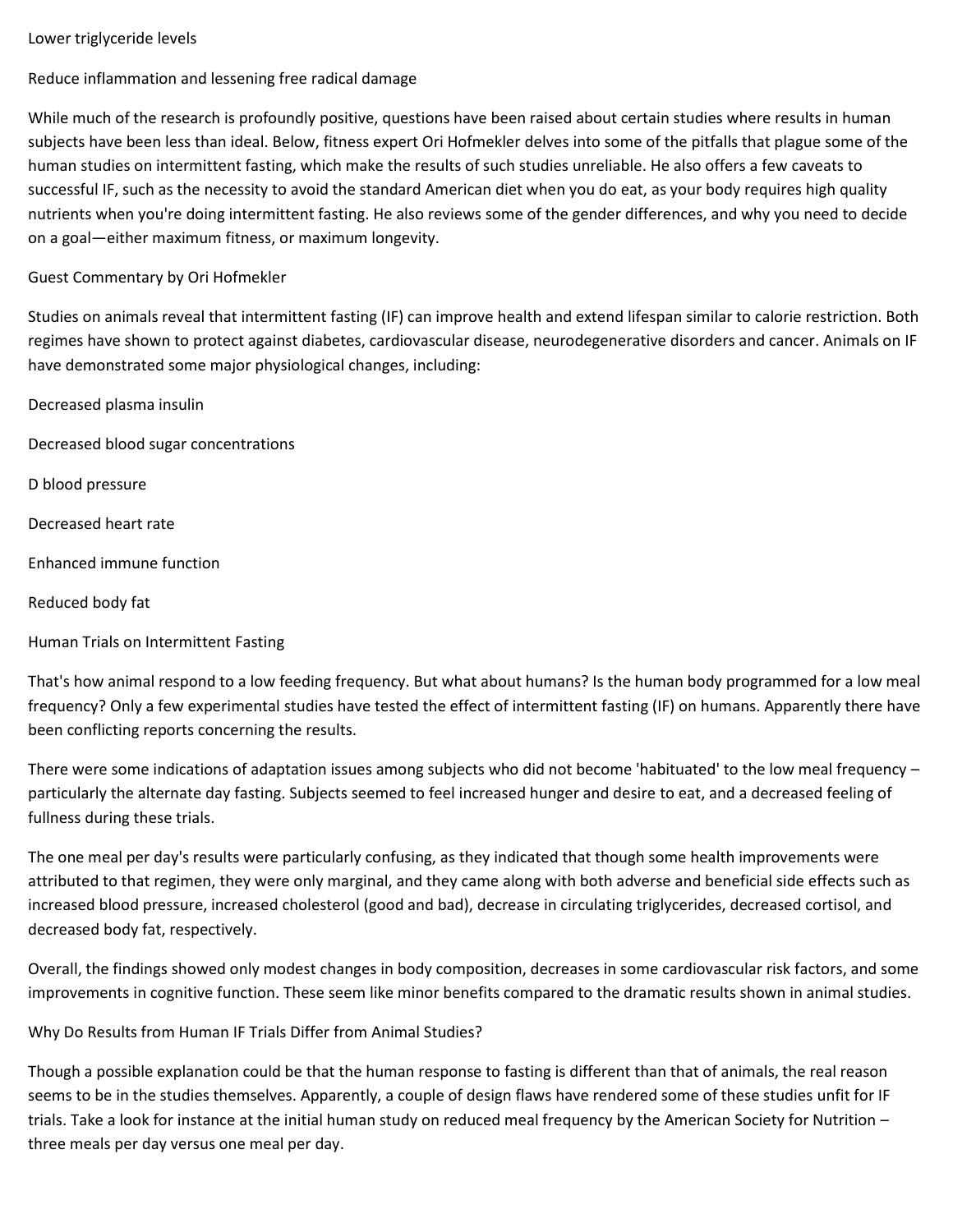That study had two notable flaws:

The subjects on the one meal per day were force-fed a fixed amount of calories, often despite their spontaneous tendency to stop eating due to the feeling of fullness.

The study's diet design was based on the typical American diet's food ratio – high carbs – low protein – low fiber (carbs 50 percent, protein 14.5 percent, fiber 1 percent).

The point is: force feeding and the typical American diet's food ratio are inherently counter-effective to IF and therefore yield misleading results in IF trials. Here is how...

Forced Feeding Shatters Your Adaptive Response to Fasting

Fasting has a profound effect on your food cravings as it has shown to shift cravings toward more subtle tasting, nutrient dense, satiety-promoting foods, which can then lead to a spontaneous decrease in your overall calorie intake. This is probably part of an early adaptation mechanism to food scarcity, which encourages intake of maximum nutrients from minimum food.

And when that adaptive response takes place, it transforms your body to become eaner, healthier and increasingly resilient to hunger and fasting. Force-feeding abolishes this adaptive feature.

This means that under the study's terms, the subjects on the one meal per day plan could not possibly adapt to that regimen. However, if they were allowed to choose their foods freely and stop eating upon feeling satiety, they would have probably become increasingly adept to fasting, and the study's results would have been very different. The second flaw in the diet design was that it was based on the typical American diet's food ratio, and that food ratio is counter-effective to IF.

The Typical American Diet's Food Ration Negates the Benefits You Get from IF

The typical American diet and its high glycemic food ratio will never complement intermittent fasting, certainly not the one meal per day. Shoving in 40 percent of the daily calories from refined carbs alone in one sitting will affect your insulin and your health more than when that amount is divided into three or several meals.

Yes, if you eat the typical American portions of chocolate, pie, milkshake or ice cream, you'd better cut these into as many meals as possible. And note that the typical American diet with its high carb, low protein, low fiber ratio is known to promote hunger and weight gain; and it certainly lowers your capacity to endure fasting.

So what can you learn from these studies? What should be your right food ratio when following an IF regimen? What should be your right food choices? And what should be your right fuel food?

Proper Food Ratio: high protein, low carbs, high fiber. Having a low glycemic food ratio is critical to the viability of your intermittent fasting. Your ideal ratio would be: high protein – low carbs – high fiber. That ratio has proven to be most effective in promoting satiety and resisting hunger. The high protein part serves to nourish and retain your lean tissues whereas the low carb-high fiber ratio helps optimize your insulin and sustain a healthy metabolism. This dietary ratio has also shown to be most effective in decreasing body fat while sparing muscle tissue.

Proper Food Choices: Quality protein, green and fibrous vegetables, nutrient dense fruits, good fat. Your protein should come from chemical-free, preferably organic whole food sources – fish, pastured eggs, legumes and dairy. Note that dairy protein, particularly whey, isn't just ok for IF, it actually enhances the benefits you get from fasting via its unique content of immune supportive, anti-inflammatory, and tissue regenerating nutrients which include bioactive peptides, leucine, and calcium.

For fiber and carbs use whole and fibrous plant foods such as greens, cruciferous vegetables, roots, legumes, corn kernels, wild rice, oats and barley.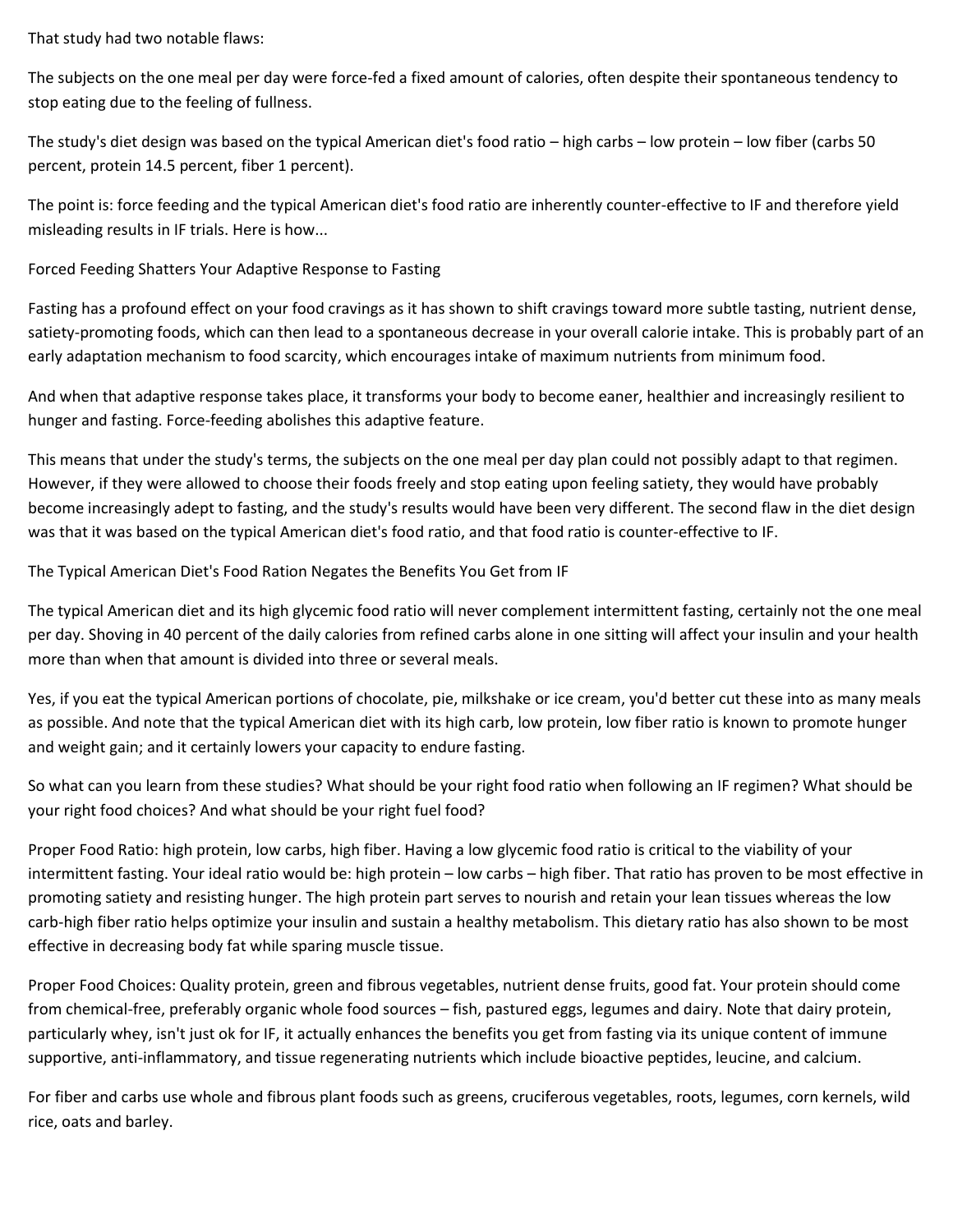To support your antioxidant and anti-inflammatory defenses, use nutrient dense fruits such as berries, cherries, citrus, papayas and apples; other powerful options in this category include dark chocolate (no sugar added), green tea and quality nondenatured whey protein. Your fat fuel should come from nuts, seeds, avocadoes, olives, extra virgin olive oil, coconut oil or whole dairy.

Fat will Typically Accommodate Your Fasting Better than Carbs

Fat fuel will generally accommodate your fasting better than carb fuel, as it has a longer and more profound effect on your satiety and your ability to sustain energy during fasting. Fat fuel increases ketogenesis – an energy pathway that involves production of ketone bodies, byproducts of fat metabolism – known to serve as your body's preferred fuel during fasting, when glycogen reserves are depleted, and glucose supply is limited.

Ketone bodies have shown to sustain brain and body functions; and incredibly, they have also demonstrated the capacity to protect against neuronal disease, seizures, and age related brain diseases, such as Alzheimer's, Huntington's and Parkinson's. There are however some exceptions to the above.

Cases where Dietary Fat Should Not Be Your Primary Fuel

Fat should not be your primary fuel if you suffer from a condition of impaired fat metabolism such as:

Hyperlipidemia

Cholesterol disorder

Obesity related insulin resistance

Liver disease

The other reason for not having fat as a primary fuel relates to your type of exercise. If you're a power lifter or engaged in sheer strength training, fat should not be used as your main fuel. Max strength performance requires carbohydrate fuel, as you predominantly use your fast glycolytic fibers (Type IIB white fibers), which are inherently carb dependent and have a very limited capacity to utilize fat.

Beware of Differences Between Gender, and Individual Health Goals

Gender is another important factor in human and animal studies. Female-specific responses to fasting raise an interesting scientific phenomenon. Researchers have been finding evidence that there is indeed a tradeoff between virility and longevity of organisms.

Apparently the same genes that promote human longevity may trigger biological mechanisms that suppress female reproductive capacity.

Hence, fasting and intense exercise protocols, known to promote longevity, also lower estrogen level and thereby modulate body composition and suppress female reproductive capacity. This is apparently part of an early adaption mechanism to primordial conditions of food scarcity and hardship, which requires increased strength and durability on the account of reproductively. Hence, hard conditions are not biologically suitable times for pregnancy and child bearing.

I discussed this issue with Dr. Marc Mattson, Prof. of Neurosciences at Johns Hopkins University a few years ago. According to Mattson, women who fast or are on calorie restriction, have the tendency to get leaner, become increasingly addicted to physical exercise, and lose their menstrual cycle. Nonetheless, they seem to gain substantial improvements in all main biological markers of longevity – i.e. increased insulin sensitivity, increased GH secretion, improved lipid profile, improved antiinflammatory cytokine profile, improved cognitive function, etc.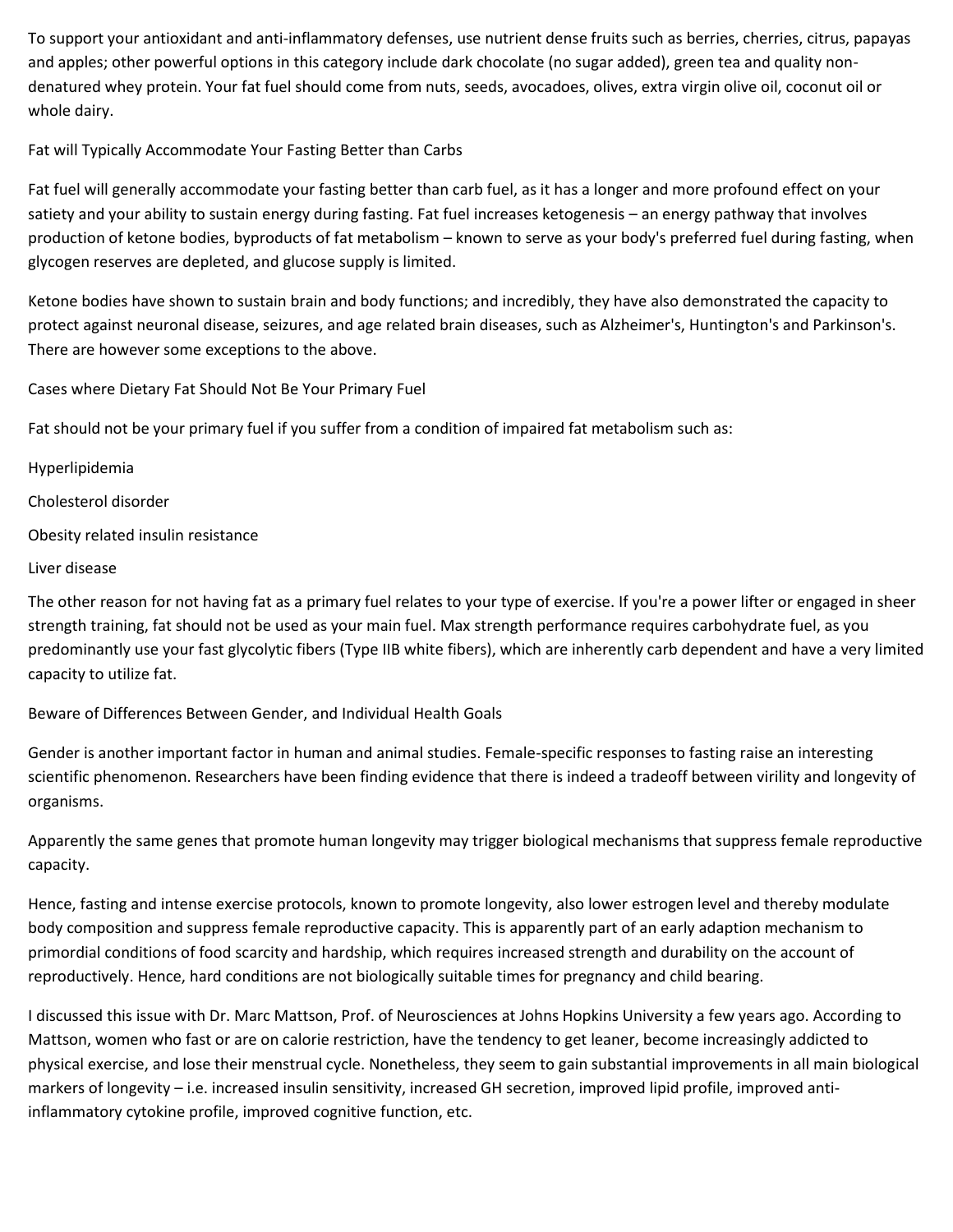Note that fasting triggers the longevity gene SIRT-1, which regulates mitochondrial energy production along with the gene transcription promoter protein PGC-1α, which increases mitochondrial biogenesis and density in the muscle. Yes, mitochondrial energy utilization efficiency is a key to longevity.

One of the most notable benefits of fasting is its profound anti-inflammatory effect. Fasting increases production of antiinflammatory cytokines while suppressing pro-inflammatory cytokines such as TNF-α and IL-6. Note that pro-inflammatory cytokines produced by fat cells (adipokines) are associated with insulin resistance, obesity, metabolic syndrome, and a shorter life span; whereas anti-inflammatory cytokines, such as adiponectin and IL-15, are associated with improved insulin sensitivity, increased thermogenesis, decreased fat storage, increased muscle regeneration and increased life span.

Finally, in view of the current epidemic of excess estrogen in females and males, caused by estrogenic chemicals and foods (such as petrochemicals and soy), fasting and IF can be used as an effective therapeutic strategy to balance estrogen and prevent related metabolic disorders and cancer.

## **Summary Points**

Don't blindly trust human studies on IF as some of these show misleading results due to major design flaws.

Don't even think about intermittent fasting if you eat the typical American portions of high glycemic junk food.

When following an IF regimen you need to make it low glycemic and high in protein and fiber. Eat whole foods, possibly high in dairy and whey protein, along with nutrient dense antioxidant foods.

Adjust your fuel food according to your specific condition and type of training.

Your intermittent fasting regimen must make sense. The length of your fasting intervals should be optimized to yield maximum biological impact. What really counts is your net fasting time (period between meals minus digestion time.) It takes your body roughly 5-8 hours to fully digest a meal and shift into a fasting mode. Three to six hours of "not eating" between meals will not be sufficient to put your body in a fasting mode and therefore will fail to get you the results you're looking for.

The female-specific response to fasting or intermittent fasting is no different than the female response to intense exercise. There is indeed a tradeoff between benefits and side effects. And the question "should women fast" raises the same issues as the question "should women exercise intensely".

### About the Author

Ori Hofmekler is the author o[f The Warrior Diet,](http://www.amazon.com/exec/obidos/ASIN/1583942009/optimalwellnessc) [The Anti-Estrogenic Diet,](http://www.amazon.com/exec/obidos/ASIN/155643684X/optimalwellnessc) [Maximum Muscle Minimum Fat,](http://www.amazon.com/Maximum-Muscle-Minimum-Fat-Transformation/dp/1556436890/ref=sr_1_1?ie=UTF8&qid=1345229289&sr=8-1&keywords=Maximum+Muscle+Minimum+Fat) an[d Unlock Your](http://www.amazon.com/Unlock-Your-Muscle-Gene-Biological/dp/1583943099/ref=sr_1_1?ie=UTF8&qid=1345039671&sr=8-1&keywords=unlocking+the+muscle+gene)  [Muscle Gene.](http://www.amazon.com/Unlock-Your-Muscle-Gene-Biological/dp/1583943099/ref=sr_1_1?ie=UTF8&qid=1345039671&sr=8-1&keywords=unlocking+the+muscle+gene)

### Additional References:

Stote, K.S., Baer, D.J., Spears, K., Paul, D.R., Harris, G.K., Rumpler, W.V., Strycula, P., Najjar, S.S., Ferrucci, L., Ingram, D.K., Longo, D.L., Mattson, M.P. A controlled trial of reduced meal frequency without caloric restriction in healthy, normal-weight, middleaged adults. Am J Clin Nutr. 2007 Apr;85:981-8.

Wing, R.R. Use of very-low-calorie diets in the treatment of obese persons with non-insulin-dependent diabetes mellitus. J Am Diet Assoc. 1995;95:569–72.

Fontana, L., Meyer, T.E., Klein, S., Holloszy, J.O. Long-term calorie restriction is highly effective in reducing the risk for atherosclerosis in humans. Proc Natl Acad Sci U S A. 2004;101:6659–63.

Mattison, J.A., Lane, M.A., Roth, G.S., Ingram, D.K. Calorie restriction in rhesus monkeys. Exp Gerontol. 2003;38:35–46.